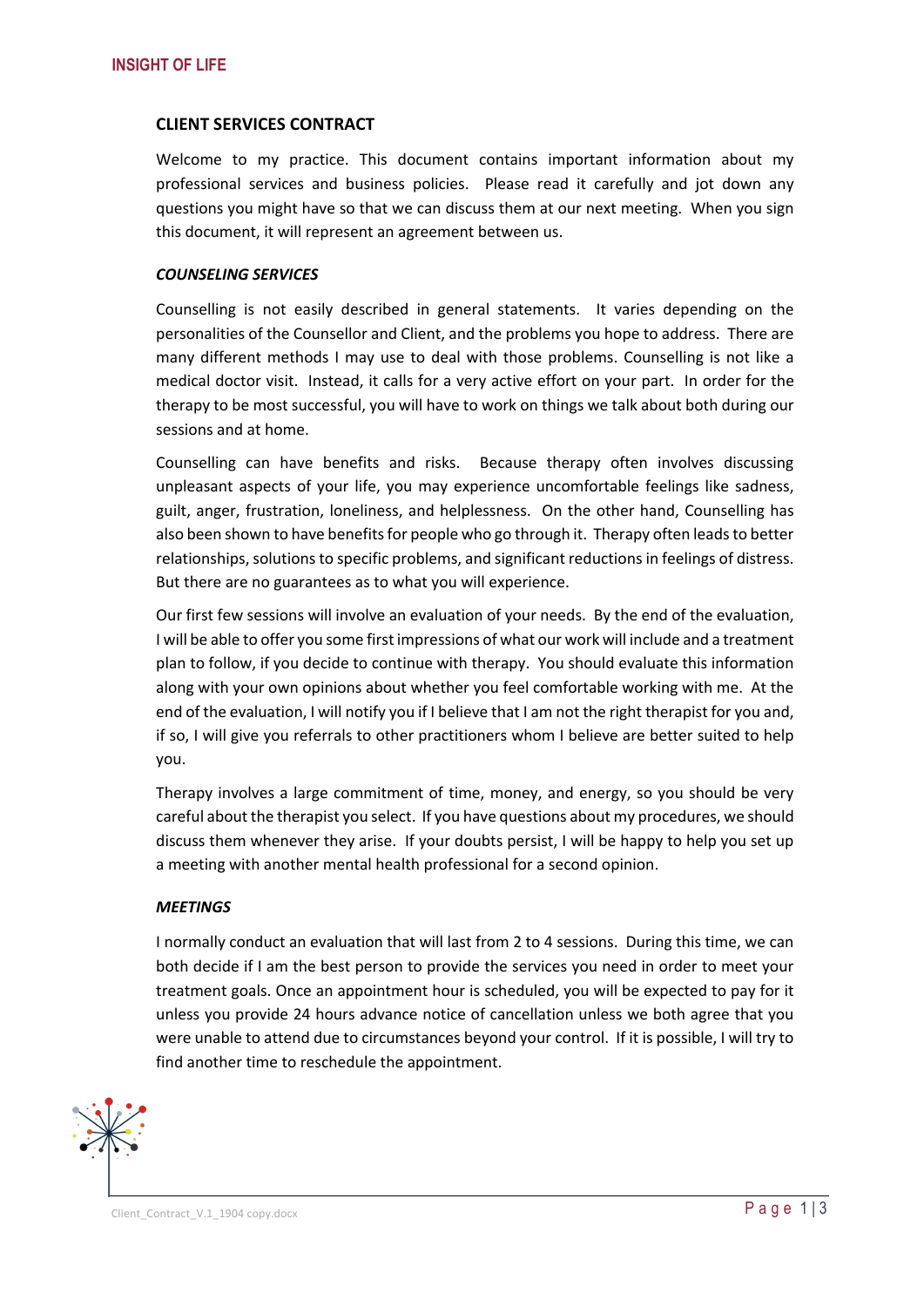# *PROFESSIONAL FEES*

Individuals the service fee is \$70 per hour. For couples the service fee is \$140 per hour. If you become involved in legal proceedings that require my participation, I will charge you \$180 per hour.

## *BILLING AND PAYMENTS*

You will be expected to prepay for each session 48 hours before its scheduled time, or unless you have insurance coverage that requires another arrangement. If you have extras cover, you will be able to claim a rebate from your health fund provider. As the rebate varies depending on your level of cover you are expected to contact your private health fund provider for more information. Payment schedules for other professional services will be agreed to when such services are requested.

# *CONTACTING ME*

I am often not immediately available by telephone. I will make every effort to return your call on the same day you make it, with the exception of weekends and holidays. If you are difficult to reach, please inform me of sometimes when you will be available. If you are unable to reach me and feel that you cannot wait for me to return your call, contact your family physician or the nearest emergency room and ask for the psychologist on call. If I will be unavailable for an extended time, I will provide you with the name of a colleague to contact, if necessary.

# *CONFIDENTIALITY*

**All interactions with Counselling Services, including scheduling of or attendance at appointments, content of your sessions, progress in Counselling, and your records are confidential. No record of Counselling is contained in any academic, educational, or job placement file. You may request in writing that the Counselling staff release specific information about your counselling to persons you designate.**

**More detailed information on Confidentiality can be found in our Client Charter document.**

# *FAMILY & RELATIONSHIP COUNSELING*

**The same as above apply to these forms of counseling but the relationship or the family itself becomes the 'client'. This means the focus shifts from your individual internal experiences toward their impact on your relationship and family. Counseling becomes more multi – dimensional, as partners and family members influence, block or support each other.**